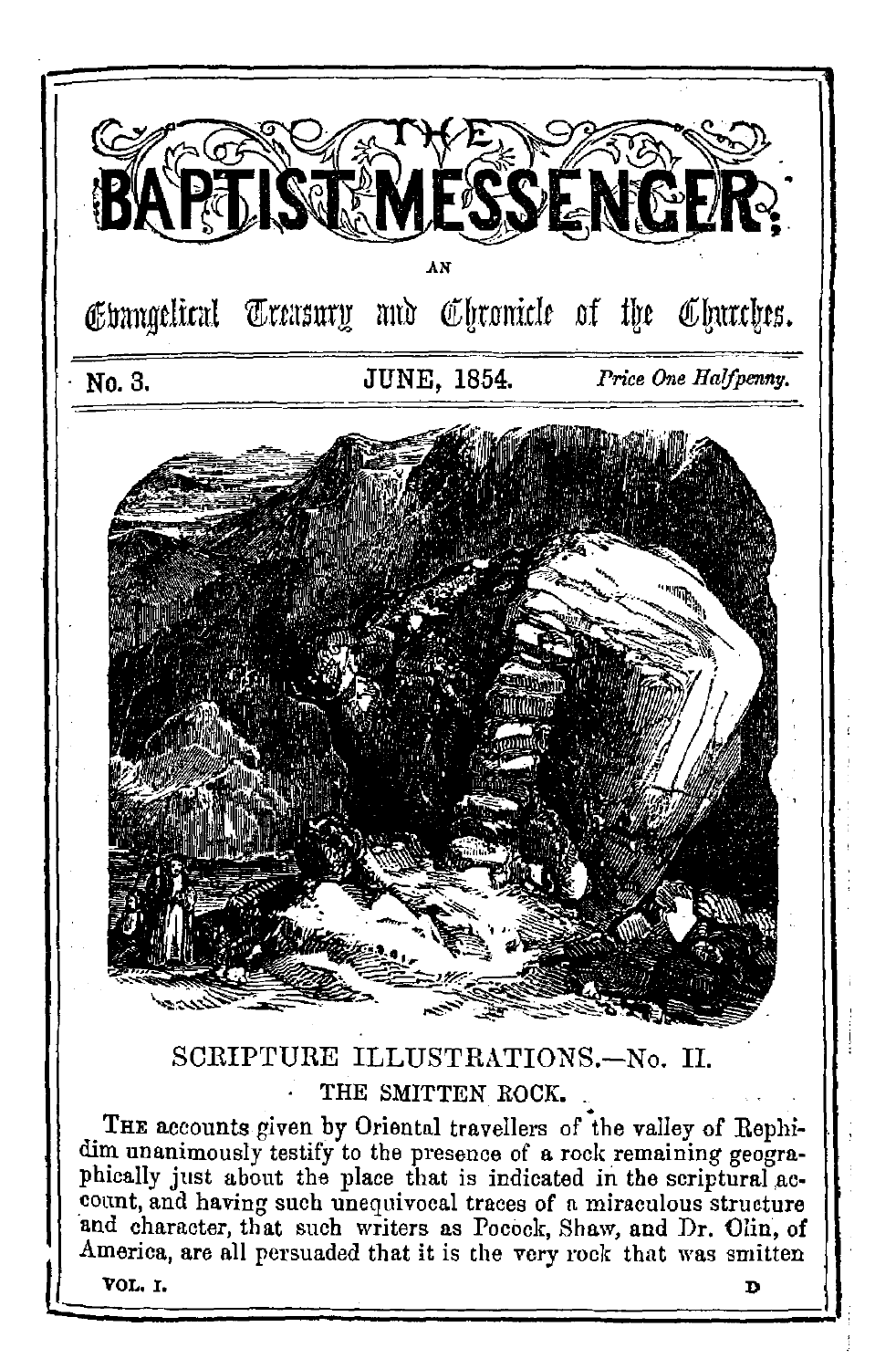by the rod of Moses. It is a red granite rock, fifteen feet long, ten feet wide, and twelve feet high; there are huge fissures or rents in it, and these fissures are not perpendicular, as we might expect if it had been an accidental rending, but horizontal. They are two· or three inches in breadth, and a foot or eighteen inches in length, and of such a strange character, that it is impossible to explain their existence, except upon the supposition that the rock is the very one struck by the rod of Moses. The Bedouins and Arabs in the desert have a tradition respecting it confirmatory of the scriptural account: and although we would not attach much weight to tradition, yet, when connected with the biblical history, it may have some value. They call the rock "the stone of Moses;" and the last American traveller, Dr. Olin, thus describes it: "This stone made more impression upon me than any natural object claiming to attest a miracle ever did. Had any enlightened geologist, utterly ignorant of the miracle of Moses, passed up this ravine and seen the rock as it now is, he would have declared, though the position of the stone and the present condition of the country around should have opposed any such impression, that strong and long-continued fountains of **water** had flowed in gurgling currents from it and over it. He could not waver in his belief for a moment, so natural and so perfect are the indications. I examined it thoroughly, and if it be a forgery, I am satisfied for my own part that a greater than Michael Angelo designed and executed it. I cannot differ from Shaw's opinion, that neither art nor chance could by any means be concerned in the contrivance of these holes, which formed so many fountains. The more I gazed upon the irregulur mouth-like chasms in the rocks, the more I felt my scepticism shaken, and at last I could not help asking myself whether it was not a very natural solution of the **matter,** that this was indeed the rock which Moses struck, that from it the waters gushed forth, and poured their streams down Wady Leja to Wady-esh-Sheik, along it to Rephidim, where Israel was encamped, perishing with thirst.'' In Finden's "Illustrations of the Bible," edited by Hartwell Horne, you will find engravings of the rock; and all seem with one consent to concur in the belief that it is the very granite rock that was smitten by the rod of Moses, and that these horizontal fissures, so peculiar in their character, give proof, by their rounded lips, that water must have gushed from them for many years.

### TRIALS FOR THE TRUTH; HISTORIC SKETCHES OF BAPTIST NONCONFORMITY.

#### CHAPTER IV.- A CLOUD GATHERING.

THE trio of stern Puritans, who, a | store, expressed their fears respecting few days before, had, in Mr. Bates's the spread of the Baptists, were, by a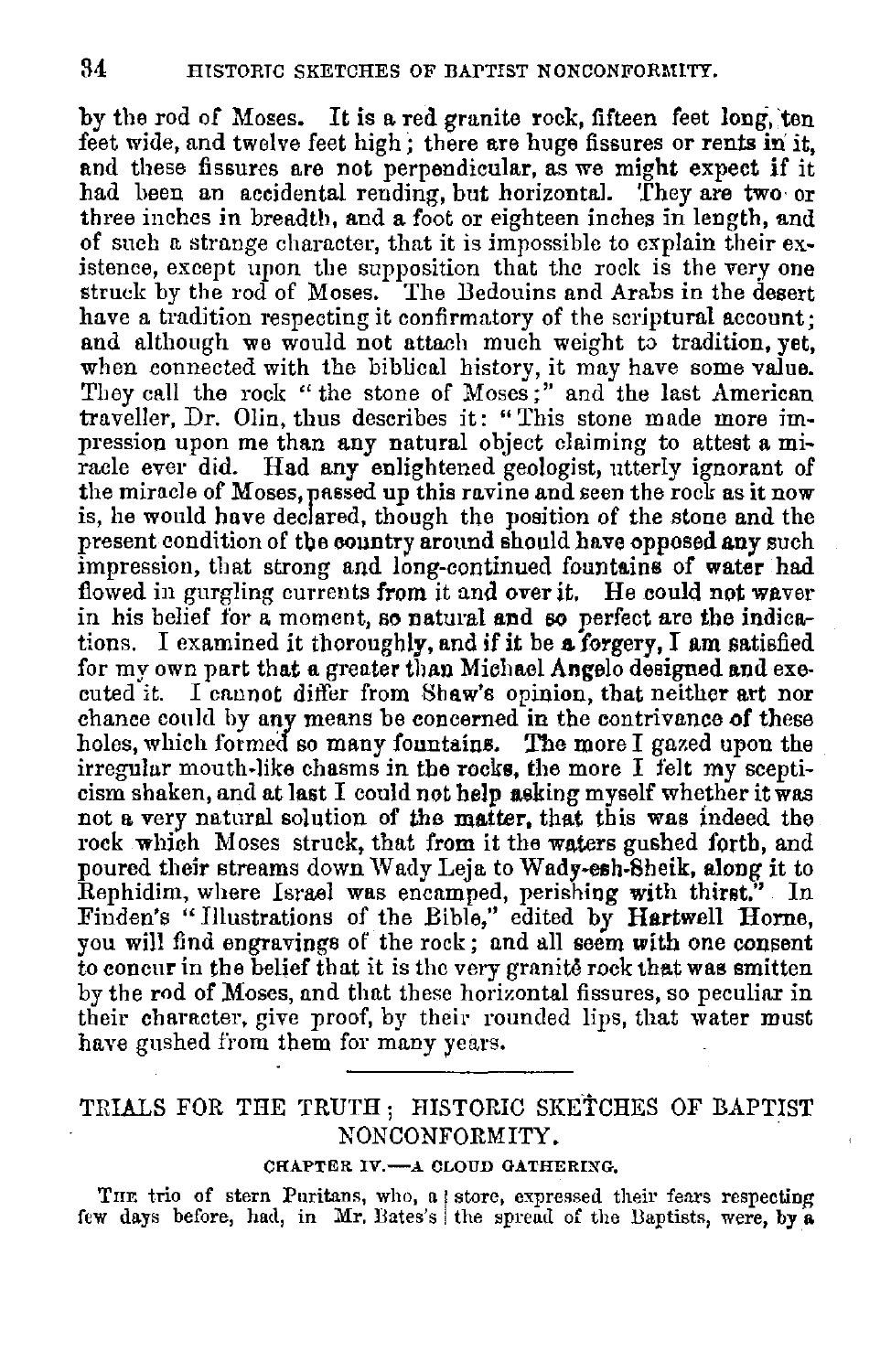kind of peculiar sympathy, frequently drawn together. At the close of service one lecture day, after Parson Cotton had preached a long and forcible sermon against the spread of heresy, they were attracted to each other, and walked away from the meeting-house together.

"Our godly minister was graciously helped of the Spirit to-day," said Endienti, commencing the conversation.

"Yes, he spake the truth with great boldness and power," replied Dudley.

"I could not help thinking," said Pynchon. "when he was pouring out his burning anathemas upon heretics with so much edifying earnestness and elognence.-I could not help thinking of the description of the Son of man which is given us in the first chapter of the Revelation, and especially of that part which informeth us that out of his mouth goeth a sharp, two-edged sword; for verily the word of our parson to-day was quick and powerful, and sharper than any two-edged sword upon all errorists and schismatics."

"Did vou notice the effect upon our brother of the mill?"

"No; he sits not within my view in the sanctuary; but I suppose he hung his head like a guilty criminal hearing his sentence pronounced."

"Far from it. His head was erect, and he continued looking with the greatest boldness ---

"Impudence, I should say." interrupted one of the others-

"Into the minister's face, till he closed the sermon. No one would have suspected, from his appearance, that anything said from the pulpit was in the least degree applicable to him."

"That's always the policy of heresy. Its companions are hypocrisy and effrontery.

"Let that be as it may," replied Dudley, "I have no doubt this heresy is spreading. Information has reached me that some whom we little imagine are becoming tainted with it. The obligation is becoming more and more imperative for us to arrest it by wholesome laws; and unless we erect a high and strong barrier, by stringent enact-

ments, it will overflow the country like the waters of a deluge."

"Tis even so. The arm of the civil power must be extended for the protection of the interests of the church. Unless this theological miasma be arrested, it will poison our whole community, and defeat the object of our settlement in this waste howling wilderness."

"You are correct. With immense labour, expense, and self-sacrifice, we have crossed, at the hazard of our lives. the wide waste of three thousand miles of water, to establish a colony in the midst of uncleared forests and untamed savages, that we and our children might escape not only the sword of persecution, but, what is worse, the contaminating influence of pestilent heresies. Self-preservation and obligation to our families require us to deal with these errorists. If Baptists, Familists, and other errorists be tolerated in the midst of us, and allowed to diffuse their pernicious doctrines, it will not be long before 'Ichabod' will be written upon the fairest portions of Zion, for her glory will have departed."

"You think, then," said Pynchon, " we must suppress it by law?"

"There is no other way," replied Dudley. "If we resort to the wholesome discipline of fines, whippings, prisons, and banishments, we may purify ourselves from this contagion: but otherwise it will spread as doth a canker. To counive at it will be like couniving at the weeds in one's garden. All they desire from the law is to be let alone; but to let them alone is to let them grow. Let a plague, a pestilence, a conflagration alone ----

"Our danger is the more imminent," interrupted Endicott, "from certain great names among us who greatly encourage them."

"True; it is one of the mysteries of Providence that so good, and learned. and able a man as Dunster should have been seduced into any of these errors. If he had not allowed himself to be blinded in this matter, he might have continued at the head of the college.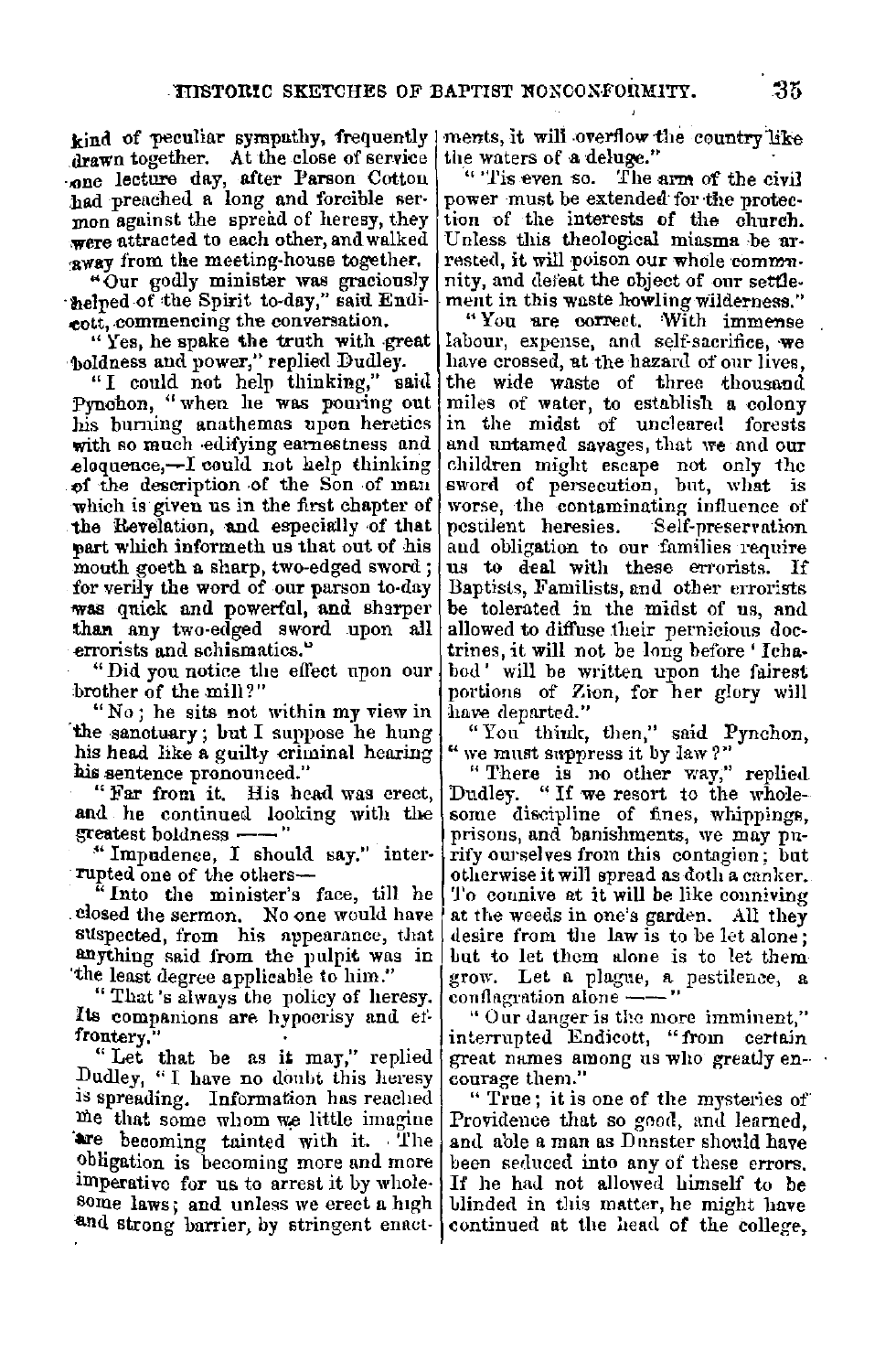and made himself a bright and a burn-1 ing light for years to come."

" Verily thou speakest wisely; but his denial of the sacred ordinance of infant baptism showed, as the apostle saith, that 'Satan had gotten the advantage of him.' The plague-spot was upon him, and it was unsafe to retain him in a position of so much influence. He might have infected the whole school."

" Strange that the first president of Harvard College should have been tainted with this heresy."

"And not only the fir~t, but tlie se- coml also ; for you recollect that Channey has no faith in sprinkling, whether of the old or the young, but insists that dipping, or the immersion of the whole body in water, is essential to the ordinance. How absurd!"

" Absurd or not, as these are known to be learned men,-persons of note and standing among us,-they will have great influence in giving currency to these dangerous heresies, and beguiling unstahle souls."

" They have done so already. Their preaching and their private conversa- tion have already led some astray. As for Dunster, prudent counsels have no effect upon him. He might have re- tained his office as president of the college, if he had only promised to *remain silent* upon his favourite error. This he refnsed. He prefened to relinquish that honourable and useful position. rather than remain quiet upon that obnoxious and mischief-making dogma. If he could control matters, never<br>again would an infant be allowed to receive the sacred seal of the cove-<br>nant."

"If he had lived in the days of Moses," added Dudley, "I suppose he would have denied the rite of circumcision to children, though it would have secured his exclusion from the tribes of Israel. Channey has shown more wisdom. Though he insists that im• mersion only is valid baptism, and has administered it in that mode to both young and old, yet he was willing to comply with the conditions of his office, which require him to abstain perceiving the bearing of the question.

from disseminating his sentiments on that subject. He consented to close his lips on doctrine, that he might have the opportunity of opening them **for**  bread.''

"Not entirely so, I trust. He doubt-<br>less regards his present position as head of the college eminently favourable for usefulness. He is, therefore, willing to be silent on one point, which he knows the ministry and the government regard as erroneous, **tha\_t** he may have the privilege of teaching the youth of the church, branches in which we are all agreed.'.'

"And there is Lady Moody, too, who is at Lynn. We must endeavour, if possible, to save her. She is an amiable, discreet, religious woman; thought of by those who know her. But her conscience is inveigled into an approbation, of the spreading heresy to so great a degree, that, like Dunster, she rejects infant baptism entirely. She is doing much injury to the Lord's heritage there ; but if she could be re• claimed, and all this bad leaven eradi• cated from her, she might become a useful mother in Israel."

Dudley, with a long sigh, expressed the fear that that was hopeless. Error and fanaticism were nearly inseparable in his view, and the latter always increased the strength of the former. To him reclamation appeared well-nigh hopeless. Prevention of its further spreading was, he thought, the true policy. "Let those who are already marked with the leprous spot," said he, " go; but let us labour to prevent the plague from spreading. We must make examples of some of them to deter others."

Their conversation continued in this strain until they reached Mr. Bates's store, which they all three entered.

#### CHAPTER V.-A STORM THREATENING.

"\V~:LL," said Endicott, 11.ddressing Mr. Dates, "how does our brother of the mill feel, since he met with that signal rebuke of Divine Providence?"

" Rebuke?" replied Strongfaith, **not**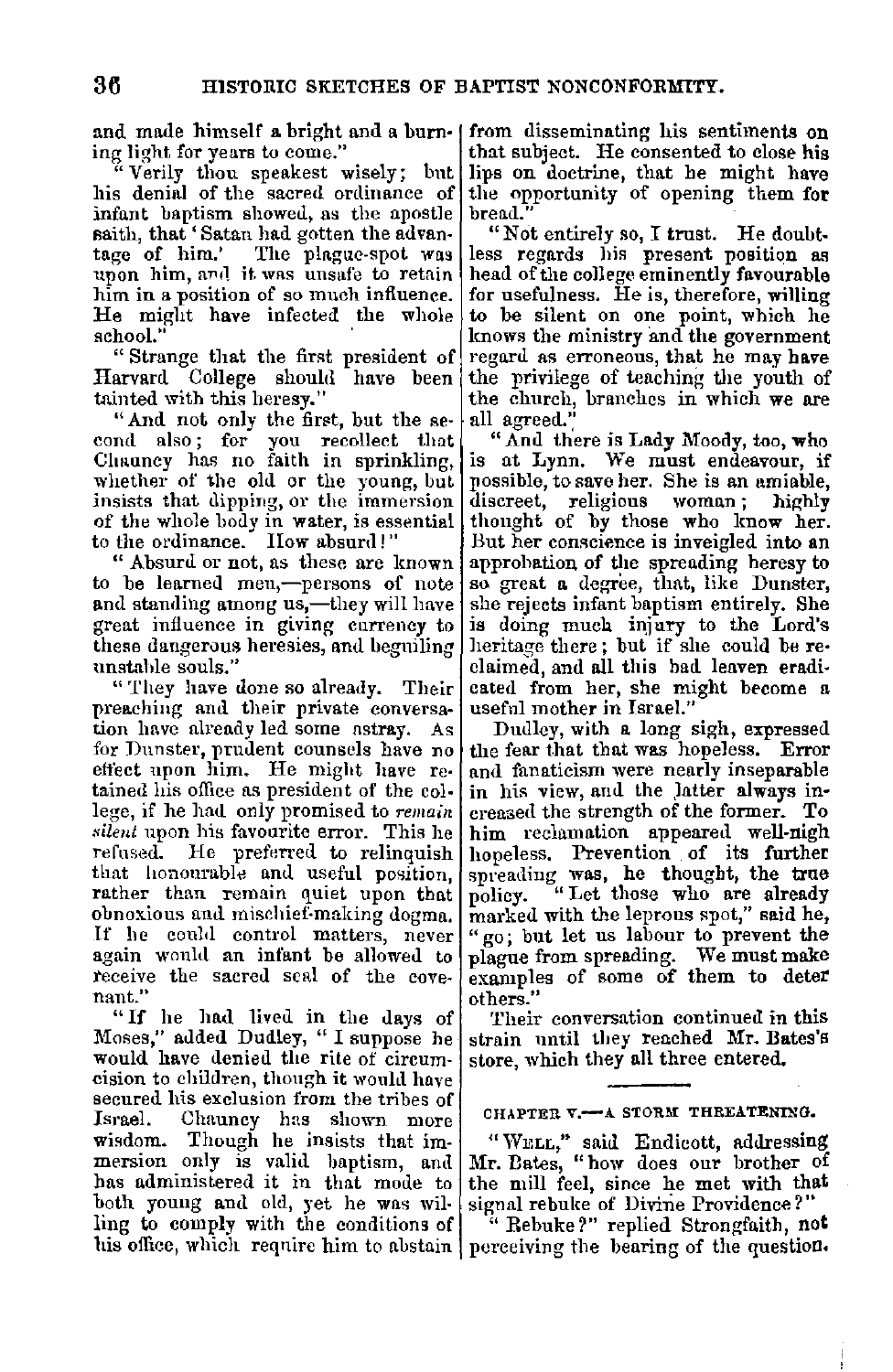"I did not know that he had received read whatever books upon this im**any."** 

"Perhaps," said Dudley, who fully comprehended the drift of the inquiry, " brother Bates does not regard it as a. rebuke.''

"You are too deep for me," said Bates.

"As the water was for his drowning boy, who had fallen into the millstream," immediately rejoined Dudley. Bates now understood them fully.

"I apprehend," said he, "that he does not view that event in the same light that you do."

"I see not," replied Dudley, "in what other light he can regard it than as a solemn admonition of him for his dangerous error. He insists upon it there must be a hurial in water to render baptism valid; and has not his boy been buried in water nigh unto death? Is it not an intimation that this tampering with sacred ordinances involves great peril *?* "

"Ay," said Pynchon, " even as the touching of the tottering ark of the covenant was a terrible offence in Uzzah, and brought down the judgment of Heaven upon his guilty head. We live under a milder administration, and hence our reproofs are the more **tender."** 

Stephen now for the first time<br>learned that the brother of the mill was Eaton, and that he was tainted with baptistical heresies. He listened, therefore, to the conversation with deep attention. He learned from it that from the first there had been some in the colony who rejected the popular doc• trine of infant baptism, and some who<br>denied the validity of sprinkling. But denied the validity of sprinkling. as they were members of the church, attended to all the usages of the Puritans, and were not forward to thrust their opinions upon others, they had not been disturbed. But now the subject was receiving greater attention than ever. The deep and wide-spread agitation which had been occasioned by the sentiments and conduct of Roger Williams, together with the severe treatment which he and others re• ceived, had been the means of directing the minds of men to the subject,

portant topic they could find ; they searched the Scriptures; they conversed freely upon it, so that there were many occasions of debate between those who cherished opposite sentiments upon this exciting theme. The result **was,**  that a number were convinced of the truthfulness of Baptist sentiments. They refused to bring their children to the church to have them christened; or if they did, it was with great reluctance. Others were desirous that the ordinance should be administered to young and old by immersion: they did not believe that any other mode was valid; whilst a third class maintained not only the necessity of immersion, but insisted further, that the only proper subjects of baptism were those who had repented of sin and believed in the Lord Jesus Christ.

This conversation opened to Stephen new topics of thought and inquiry, and he resolved to imitate the example of his employer, and make the question of Christian baptism a subject of special investigation.

From this time these two inquirers after truth had long and frequent conversations upon this topic. All the passages of Scripture referring to it were examined and re-examined, many times. The arguments of the opposite parties they discussed, and all the light which they could obtain they cheerfully received. Whatever books upon either side of the question they could find, they eagerly read. To their examination they addetl conscientious and earnest prayer.

CHAPTER VI.-CHURCH AND STATE.

Dunna this process of investigation, a circumstance occurred which would have deterred some minds from prosecuting the subject.

**A** Mrs. Painter, being a member **of**  the church, naturally felt solicitous that her infant should receive the ordinance of baptism. She suggested the subject to her husband; but Mr. Painter, being one of Bates's customers, had for some They time been in the habit of conversing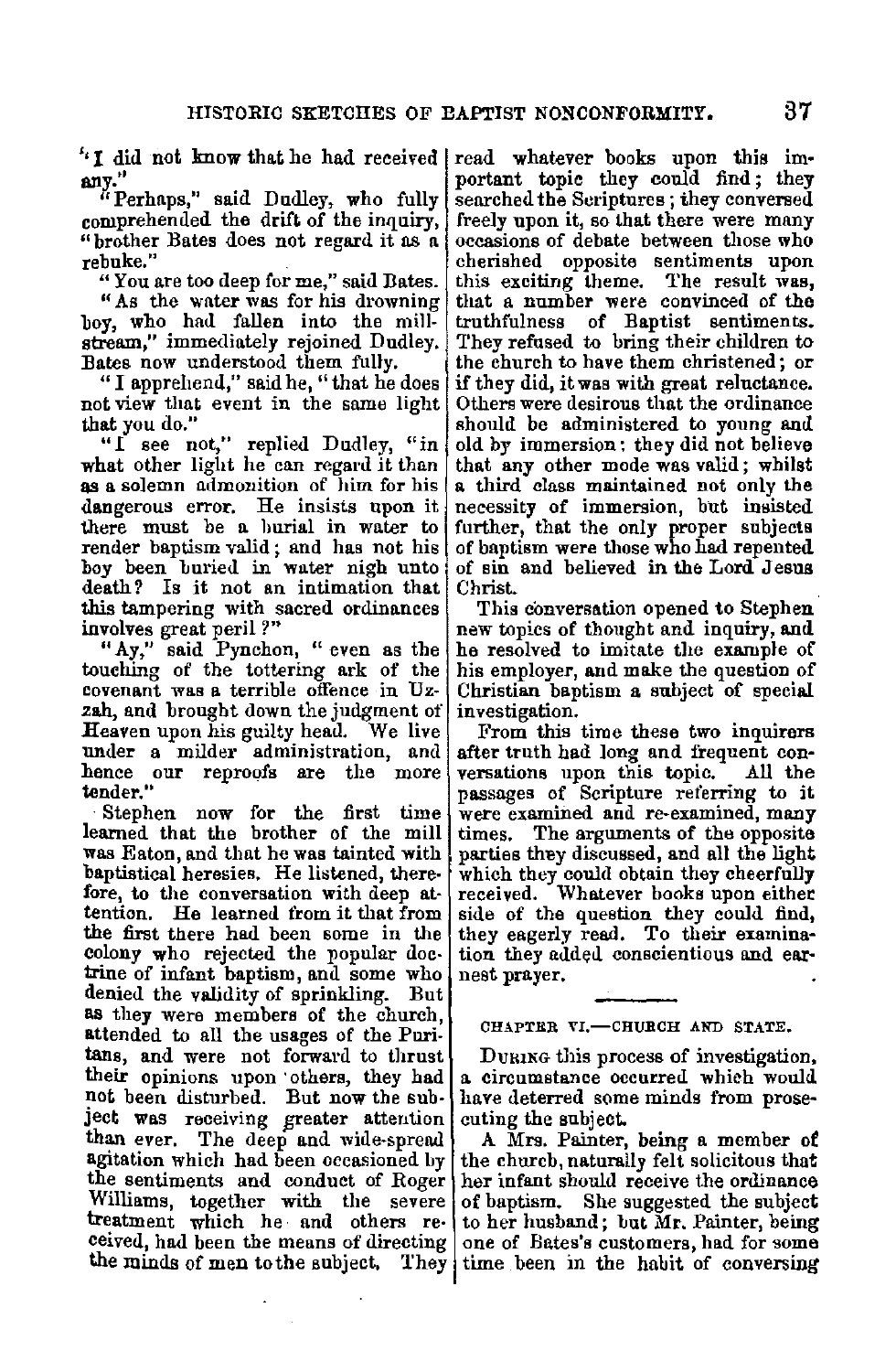with Strongfaith and Stephen upon the baptismal question, and had become fully convinced of the impropriety of administering the ordinance to infants. Being a conscientious man, he was un. willing that his practice should be in violation of his principles. His wife differed with him upon this subject. It was her desire that their infant child should be carried to the church, and according to the customs of the Puritans. there receive the ordinance. tans, there receive the Painter would not consent. He strongly insisted• upon it that infant baptism was not a divine ordinance, but an invention of men,. and instead of being beneficial, or even harmless, was positively injurious. Frequent, and sometimes warm, were the domestic disenssions between the two upon this subject. The wife was unwilling to disobey her husband, and the husband was. equally unwilling to sanction by his own example what he believed was. a. religious error. Parson Cotton was kept informed of" all the births- that occurred in the town. And being a vigilant and faithful shepherd, he kept his. eye upon all these tender lambs, to see that they were solemnly dedicated to God in baptism. He knew all the little ones in town who had received the seal of the covenant, and all who had not. The parents of these latter he did not fail to visit, and remind them of their duty to their offspring. Having noticed that Painter had delayed to bring his last child to the church for the ordinance, he made the family a pastoral call to ascertain the reason. He was not long in discovering that it was owing to the influence of the dreadful plague of heresy which was troubling the colony.

Painter frankly acknowledged that he had no confidence in the ordinance of infant baptism, and did not believe that it was sustained by any scriptural evidence. This led the good pastor to enter into an argument with him upon the subject. He went over the whole ground, dwelling particularly upon the Abrahamic covenant, and urged every conceivable motive to induce Painter to , bring, out his child to. the ordinance.

He was unsuccessful in. produeing any change in his opinions, or of obtaining. from him a promise that his- child should, be presented for the rite... Painter defended his own views with considerable adroitness and force. He. insisted ·upon it that there **was·** no command in the Scriptures enjoining it as a duty, and therefore he would not have his child bantized. The faithful. have his child baptized. pastor reminded him that if he persisted in his heresy, the consequences would be painful, and he had better pause, and not proceed further in. a. course which he would find was strewed with thorns.

" I will walk," replied Painter, " in the way which I believe is right, theuglt I find it paved with coals- of fire-."

" Be not presumptuous, brother; remember you are arraying yourself'. against both the church and the civil power. To endure the keen edge of. the sword of state, and the dreadful. anathemas of Zion, you will find to be no easy service."

To this threat, whieh Paiuter knew was based upon truth, he firmly replied,-

" My trust is in God. I believe that his grace will be sufficient for me."

After a few words of sympathy and consolation to the mother, and an exhortation to her to remain firm in the truth, the parson patted the cheeks of the little infant sitting in its mother's lap, and took his departure.

A recollection of the sermon . which, he had preached a short time before, in. which he had, with great cogency of. reasoning and energy of manner, urged. the importanee of vigilance to detect;. the germs of heresy, and destroy them. before they had time to grow, strengthened his determination to bring this. case before the church at Boston, and ... have it settled, so that all others, who were in danger of being affected, by the same error, might know what to expect,... in case they caught the contagion.

At the next meeting of the church,. the defection of brother Painter was, presented. The matter was solemnly. considered. Some were in favour· of. immediate exclusion; others urged for-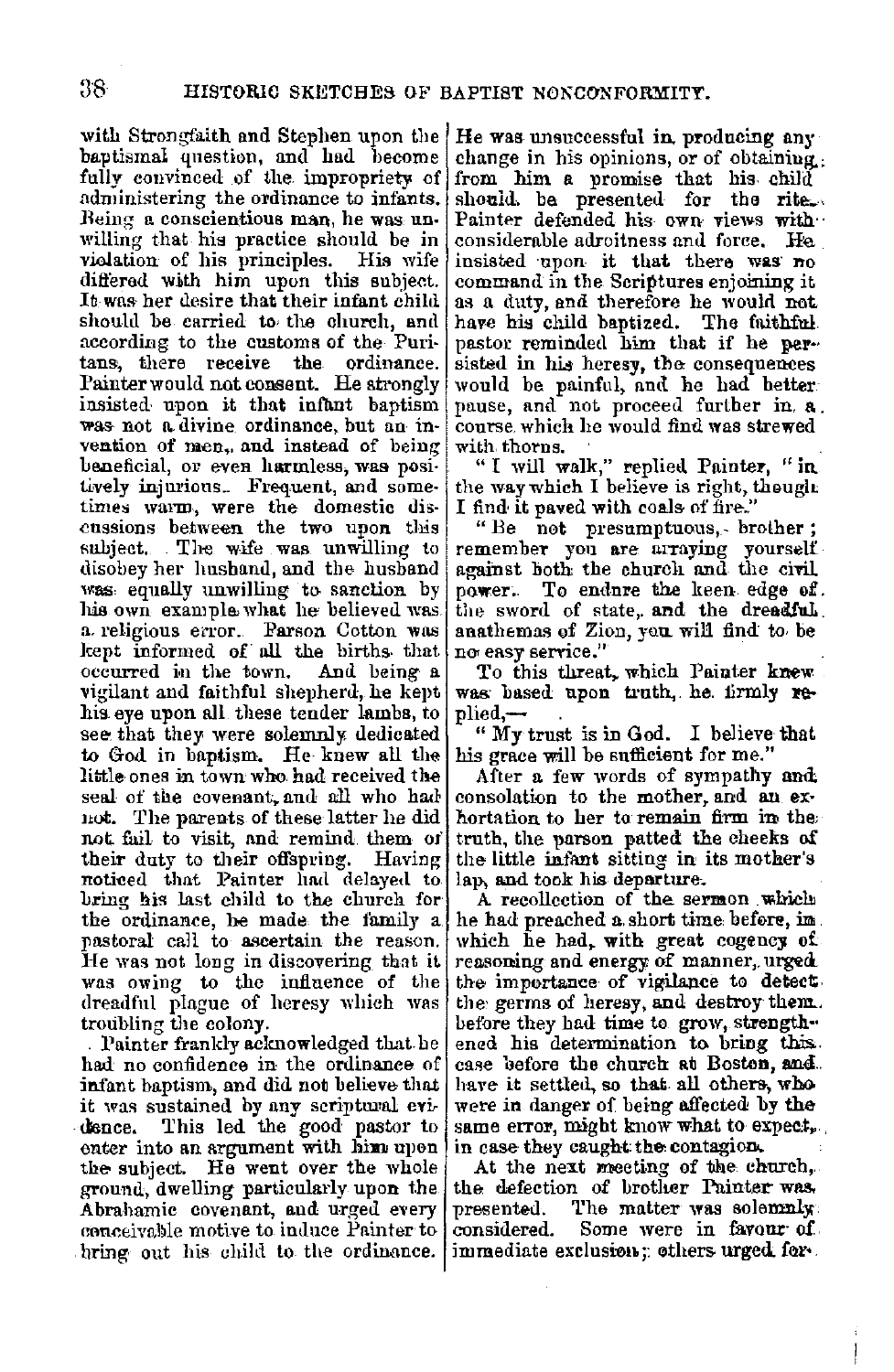b'earance, and the desirableness of making efforts to persuade him to abandon his foolish and dangerous error. These latter counsels prevailed, and the pastor and two of the elder brethren were appointed to labour with him, and endeavonr to convince him of the truth, aml keep him in the bosom of the church.

· These church officials were faithful They visited Painter, sometimes together, at other times alone, and hnd with him long conver• sations. But they made not the slightest impression on his mind. Neither could they persuade him to say **that** his chilcl might be baptized, provided that would insure him against

"No, rather than consent to what I believe to be an unscriptural and injurious practice, I will suffer any censures the church can pass upon me. I have nothing to fear if I do what I think is right, but everything if I do what I believe is wrong.'

Finding it impossible to convince him of his error, or even persuade him **to** consent to the sprinkling of his child, his case was brought before the church for final netion, and he was formally excommunicated for heresy, and for a contempt of the ordinance of God.

This act not only exclnded him from the privileges of the church-it also disfranchised him. For it was a law of<br>Massachusetts at that time, that none but members of the church should be entitled to the rights and immunities<br>of freemen. Consequently. Painter **Consequently, Painter** could no longer take part in the affairs of the colony, nor even vote for officers.

His case, however, was not allowed<br>to rest here. This refusal of a poor This refusal of a poor man to have his child sprinkled was deemed **a** subject of too great magnitnde to escape the vigilance "of the powers that be." Civil government was invoked to protect the interests of the church; and poor Painter was brought ·by **a** legal warrant before the court to **answer** for the great misdemeanour of refusing to perform a religious cercmony which his conscience and judgment both taught him was wwng. lt

was nowise difficult to find sufficient evidence to convict him. After the facts were all known, the court, with formal dignity, interposed its anthority, and orderetl Painter to have his child bap tized. He, however, was no more disposed to obey this order of court, and confom1 to Puritan usage, tban **his**  judges were to obey the " orders of council," which required conformity to the church of England. In his defence, lie maintained that the sprinkling of infants was nn- unchristian ordinance, and consequently carried with it no<br>obligation whatever. He was conobligation whatever. scientiously opposed to it, and he. would not violate his conscience to please any court or escape any penalty on earth. The august tribunal before whom he was brought, deemed this a. matter of such great magnitude as to require the infliction of a healthful punishment, lest their leniency might encourage others, and'thus increase the heresy; they therefore passed sentence that he should be publicly whipped.

At the appointed time, this theological criminal was taken to the public whip-<br>ping-post, there bound, and in the presence of a multitude, *cruelly whipped*, *because he 1·ejused lo have his infant ,prillkled/* 

He endured the brutal infliction with great fortitude, and at the close, though faint and trembling from the effects, he thanked God for the grace and strength by which he had been sustained under the painful ordeal.

#### CHAPTER VII.-EFFECTS OF PERSECUTION.

THE public whipping of **Mr.** Painter created no small stir in the colony. There were those who fully approved the deed, and who considered it a truly politic, as well as just procedure. Others, though they regarded Painter as in great error, and justified his ex• clusion from the church, yet judged his punishment at the whipping-post to be both cruel and unwise; a third class, who differed from "the standing order"<br>on various points, considered the measure as a piece of tyrannical persecution, and had their sympathies deeply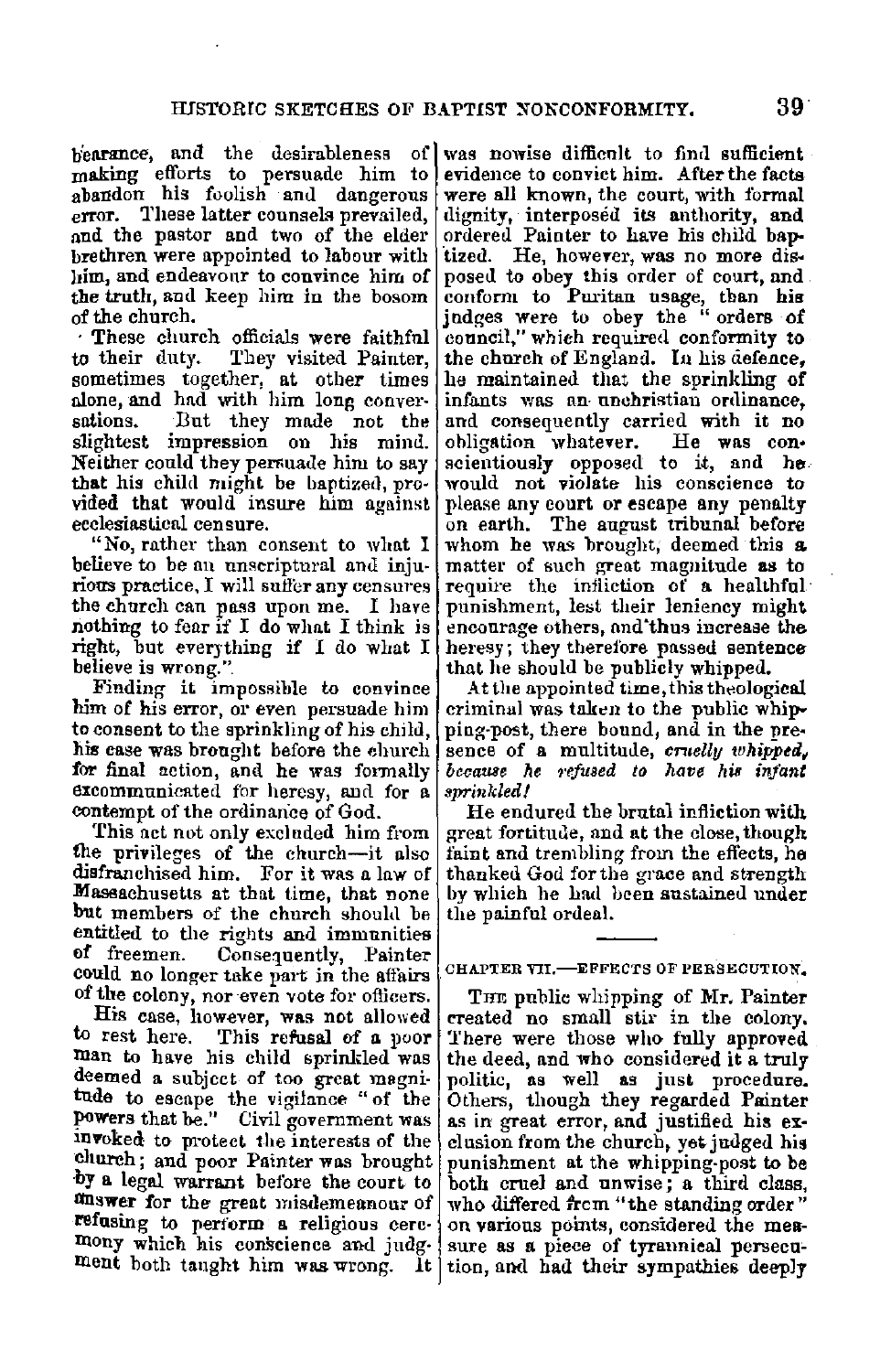a fourth class, embracing those who were inclined to Baptist sentiments, instead of having their heretical tenden- selves say upon the subject?" cies corrected by this exhibition of ec- clesiastical crnelty, were more firmly resolved than ever to adhere to what they believed was right. Intelligence of this punishment was soon circulated throughout the colonies, showing to all what they must expect, in case they differed in opinion or practice from the Congregational standard.

The effect of this upon Stephen and his employer was, to make them more open and hold in the expression of any opinions they cherished which were uot in harmony with the standing order. Especially were they more free to converse upon the subject of baptism. Many and long were the arguments which they had with different individuals upon this exciting theme-some of whom strenuously opposed them, while others were greatly moved by their arguments. Neither Mr. Bates nor Stephen was at this time fully converted to the sentiments of the Baptists. They were merely inquirers upon the subject, though it must be confessed that the farther they examined it, the more did they lean to the side of the heresy. The more they became acquainted with the arguments of the llaptists, and with their method of interpreting Scripture, the deeper became the impression upon their minds that this persecuted people were on the side of truth.

**There was one point, however, on**  which Mr. Bates could not obtain satisfactory information. Although he was a man of strong mind, a clear thinker and sound reasoner, yet he had not been favoured with a liberal education, and was ignorant of the ancient languages. It seemed to him that a knowledge of the meaning of the original Greek word, which, in the English version of the Bible was rendered " baptize," was of great importance.

 $\frac{a}{b}$  If I only knew," said he to Stephen, in one of the frequent conversations he was accustomed to have with his clerk, " how the Greeks, in the days of the Saviour, understood the word which is brush which covered the land.

enlisted in behalf of the sufferer; whilst  $\vert$  translated ' baptize,' it would afford me not only relief, hut great assistance."

"You know what the Baptists them-

"Yes; but many of them are no more learned than rnyself, and what they assert they have received second-handed, and therefore cannot vouch for its accuracy. What I want is, for some one well acquainted with the ancient languages, to tell me the meaning of **the** original word ' baptize.'"

" Why not ask the president of Harvard College ?" said Stephen.

" True; I did not think of that. President Chauncy is admitted by all to be a very learned man, and is as competent to give information upon this subject, as any man in the new, or the old worlu."

The next day a small boat, with two men, was seen crossing Charles River,<br>from Boston to Cambridge. At that from Boston to Cambridge. time the appearance of the river and the country was widely different from that which now greets the eye. Instead of the numerous bridges which now span the stream for the nccommodation **of**  cars, carriages, and foot passengers, **it** was all open. Not a bridge had been erected., not a pile for the purpose driven. Instead of large cities and towns presenting themselves in every direction, the banks of the river, and the islands ot' the harbour, with the shores of the bay, were covered with green. Dense forests, beautifully rolling hills, or fertile plains, variegated with a few small vil• lages, with here and there a cluster of Indian wigwams, completed the picture. Now and then an Indian might be seen paddling his light bark canoe across the water, or pausing in the middle of the stream, engaged in fishing.

When the boat reached the shore of Cambridge, at a point not far from the present termination of Harvard Street, one of the men left it, and walked **to**wards the college; the other, who was the owner of the craft, remained to pre• vent it from being stolen by the Indians. The first, who was no other than Mr. Bates on his way to President Channey, was soon concealed by the thick under-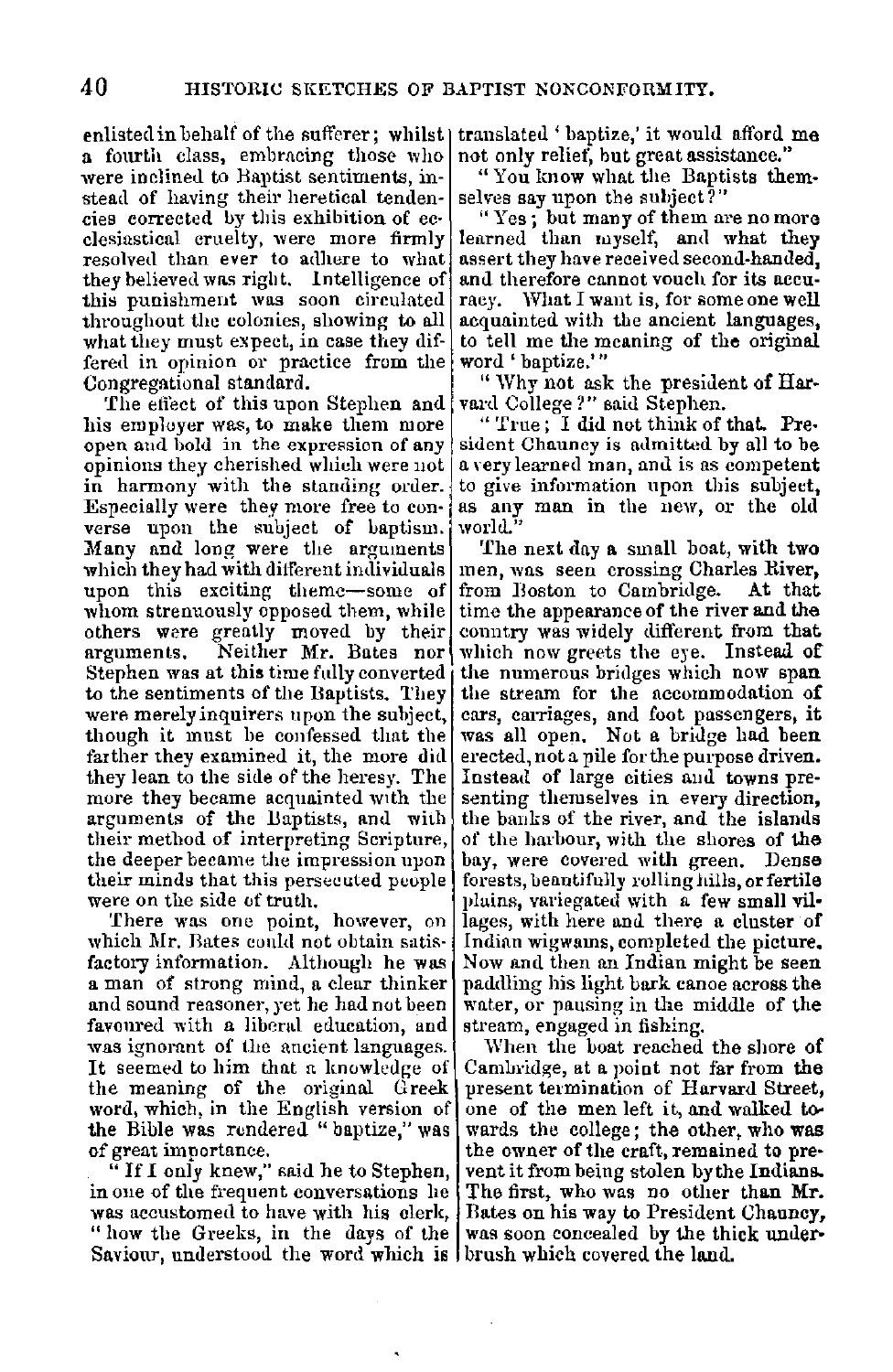#### THE LIGHT IS EVER SILENT.

THE Light is ever silent;

It calls up voices over sea and earth. And fills the glowing air with harmonies,— The lark's gay chant, the note of forest-dove, The lamb's quick bleat, and the bee's earnest hum,<br>The sea-bird's winged wail upon the wave. It wakes the voice of childhood soft and clear; The city's noisy rush, the village-stir, And the world's mighty murmur that had sunk, :For a short hour, to sleep upon the down That darkness spreads for wearied limbs and eyes, But still it sounds not, speaks not, whispers not! Not one faint throb of its vast pulse is heard Dy creature-ear. How silent is the Light! Even when of old it waken'd Memnon's lyre, It breathed no music of its own; and still, When at sweet sunrise, on its golden wings, It brings the melodies of dawn to man, It scatters them in silence o'er the earth.

The Light is ever silent;

It sparkles on morn's million gems of dew; It flings itself into the shower of noon; .It weaves its gold into the cloud of sunset. $-$ Yet not a sound is heard; it dashes full On yon broad rock, yet not an echo answers; It lights in myriad drops upon the flower, Yet not a blossom stirs; it does not move<br>The slightest film of floating gossamer, Which the faint touch of insect's wing would shiver.

The Light is eyer silent;

Most silent of a11 heavenly silences; Not even the darkness stiller; nor so still;<br>Too swift for sound or speech it rushes on Right through the yielding skies, a massive flood Of multitudinous beams: an endless sea., That flows but ebbs not, breaking on the shore<br>Of this dark earth, with never-ceasing wave. Yet, in its swiftest flow or fullest spring-tide, Giving less sound than does one falling blossom, Which the May-breeze lays lightly on the sward.

Such let my life be here;

Not marked by noise hut by success alone; Not known by bustle but by useful deeds. Quiet and gentle, clear and fair as light; Yet full of its all penetrating power, Its silent but resistless influence; Wasting no needless sound, yet ever working, Hour after hour upon **a.** needy world !

*Kelso,*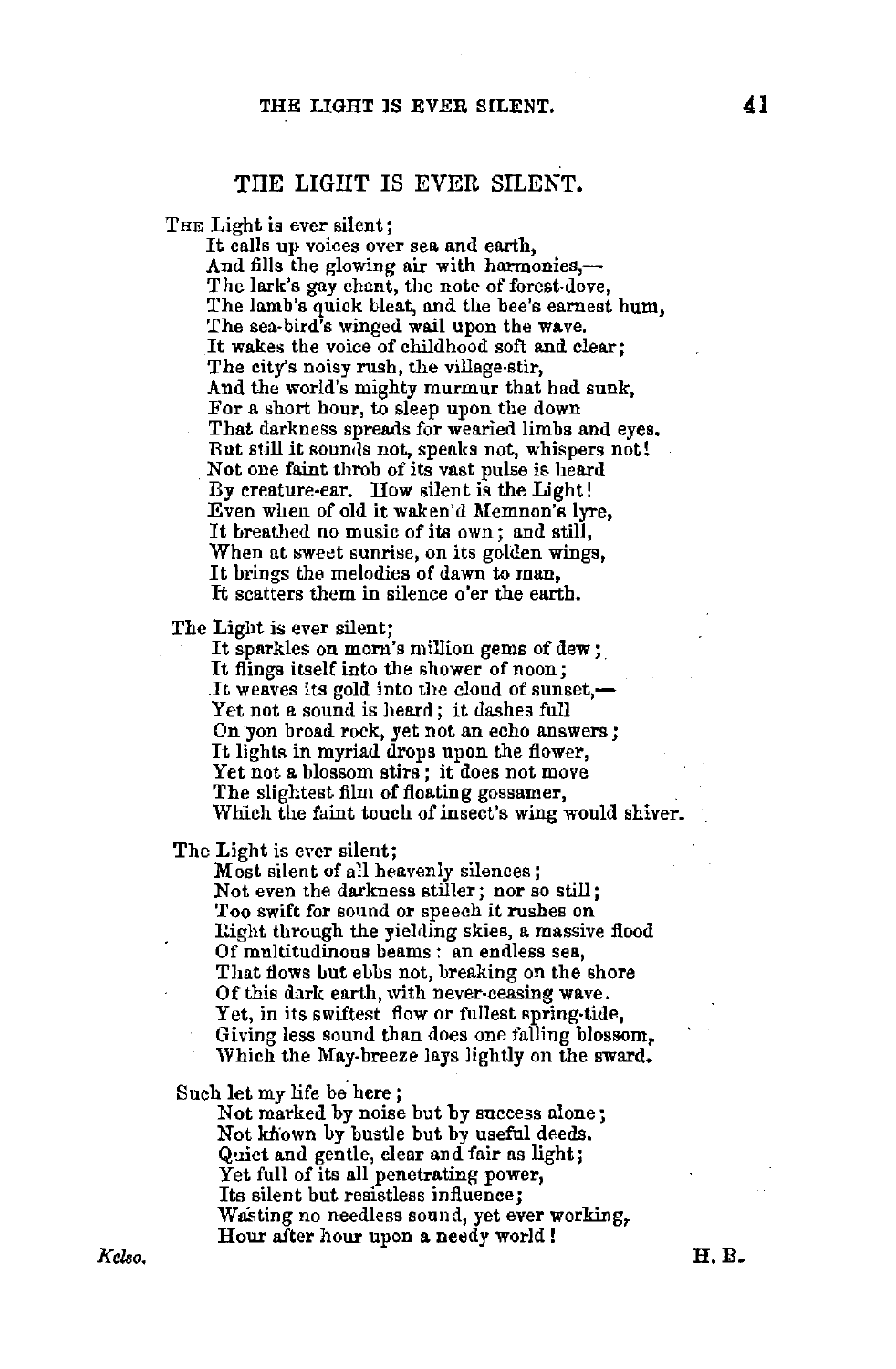#### THE GOLDEN PURCHASE.

## "I counsel thee to buy of me gold tried in the fire, that thou mayest be rich."- $R_{EV}$ , iii. 18.

one most prized is gold. Not only is law, and in his sublime fulfilment of it very beautiful, but it is the means it, he magnified that law and made it of procuring each rare commodity. honourable. And betwixt the pre-<br>Hence, we call him a rich man who cious blood he shed as an explation Hence, we call him a rich man who abounds in it, and him a pcor man for sin, and the spotless obedience who has got none of it. And in the which he offered on behalf of his spiritual domain, the equivalent of gold people, he wrought out a redundant spiritual domain, the equivalent of gold people, he wrought out a redundant spiritual people. By holy beings, and by and everlasting righteousness. is goodness. .By holy beings, and by and everlasting righteousness. It was God himself, the thing most prized is tested, and was found to be without God himself, the thing most prized is not money, but moral worth; net gold, one particle of alloy. It was put into but goodness. And when God first the balance, but the sin has never yet but goodness. And when God first ushered on existence his new creature, been found which could outweigh the Man, he gave him a portion of heaven's merits of Immanuel. The righteous-Man, he gave him a portion of heaven's capital to begin with: he gave him holytastes and dispositions, a pure and pious sentative, is the most golden thing in mind. But man soon lost it. He snf- all the Gospel; and it is because of **its**  fered himself to be defranded of his conveying and revealing that righte-<br>original righteousness; and on that ousness, that the Gospel is the power dismal day, he who rose the heir of  $\vert$  of God, and the wisdom of God unto immortality, lay down a bankrupt and salvation.<sup>\*</sup> Be counselled to buy this immortality, lay down a bankrupt and **a** pauper. All was lost: and though fine gold, and you will be rich.<sup>+</sup> Ache tried to replace it by a glittering cept, poor sinner, this righteousness of counterfeit, the substitute had not one the Saviour, and you will be justified atom of what is essential to genuine freely by a gracious God, through the goodness. It entirely lacked THE redemotion that is in Christ.1 God goodness. It entirely lacked THE redemption that is in Christ. $\ddagger$  God LOVE OF GOD; and no sooner had will be well pleased with you because LOVE OF GOD; and no sooner had Jehovah applied the touchstone, than you are well pleased with his beloved in grief and displeasure he exclaimed,  $\text{Son}$ ; and will count you righteous for "How is the gold become dim !--how the sake of that righteousness which is the most fine gold changed!" And the Saviour wrought out, and which yet that gold was essentiaI-nothing the Gospel reveals, and which, thankcould compensate for it. No merit, fully receiving, you present to a rightethen no reward; no righteousness, no ous God as your plea for pardon and heaven. And man had lost the only your passport to the kingdom of thing which entitled him to the favour heaven. thing which entitled him to the favour of God-the only thing which gua- In other days, when men were in ranteed a glorious immortality. It was want of money, they sometimes tried then that his case was undertaken by to manufacture gold. The alchemist a Kinsman-Redeemer. To a holy gleaned a portion of every possible humanity he superadded the wisdom substance from ocean, earth, and air, and strength of Deity; and divinely  $[$  and put them all into his crucible, authorized, he took the field --- the  $\begin{array}{c|c|c|c|c|c|c|c} \text{sum. i. 10, 17.} & & \text{flex. ii. 18.} \\ \text{survey and representative of rained} & & \text{1 Rom. iii. 20--26.} \end{array}$ surety and representative of ruined

AMONGST material substances, the man. In his heart he hid the holy it, he magnified that law and made it honourable. And betwixt the preness of Christ, as the sinner's repreousness, that the Gospel is the power the Saviour wrought out, and which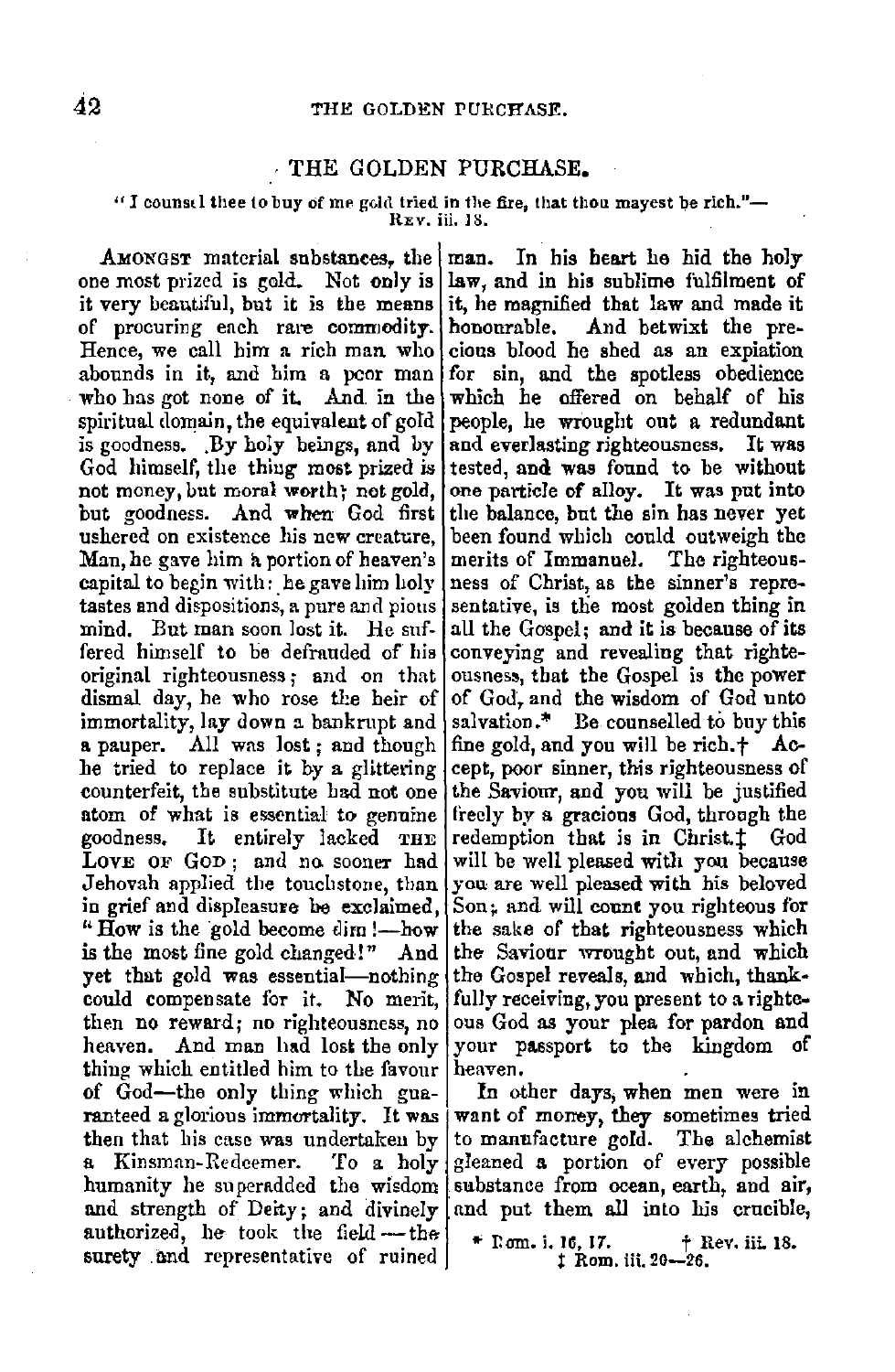most tedious and expensive processes. And after days or months of watching, the noor man was rewarded by seeing a few grains of shining metal, and in the excitement of near discovery, the sweat stood upon his brow, and he proved the fire afresh, and muttered, with trembling diligence, the spell which was to evoke the mystery. And thus, day by day, and year by vear with hungry face and blinking eves, he gazed into his fining-pot, and stirred the molten rubbish, till one morning the neighbours came and found the fire extinct, and the ashes hlown about, and the old alchemist stiff and dead on the laboratory floor; and when they looked into the broken cracible, they saw that after all his pains, the base metals remained as base as ever.

But though men no longer endeavour to manufacture gold, they still try to manufacture goodness. The merit which is to open heaven, the moral excellence which is to render God propitious, the fine gold of righteousness, they fancy that they can themselves elaborate. As he passed along, the apostle Paul sometimes saw these moral alchemists at work: and as he observed them so earnest for salvation—as he saw them casting into the crucible prayers, and alms. and tears, and fastings, and self-tortures, he was moved with pity. He told them that depraved humanity was material too base to yield the precious thing they wanted. He told them that they were spending their strength for nought; and that the merit which they were so eager to

and then subjected the medley to the | create exists already. He told them that if they were only to avail themselves of it they might obtain, without restriction, the righteousness of a. Divine Redeemer. "I pray that you may be saved; I sympathize with your anxiety; I love your earnest zeal, whilst I deplore your deadly But ignorant of the rightserror. ousness which God has already provided, and going about to establish a righteousness of your own, you are. missing the great magazine of merit. -the great repository of righteousness-Jesus Christ. You need not scale the heavens to bring righteonsness down; you need not dive into the deep in order to fetch it up; you need not watch, and toil, and do penance, in order to create it-for it exists already there. God has made his own dear Son the sinner's righteousness, and in the gospel it is thus declared: "The gift is nigh thee. It is at thy door; it is in thy hand. Receive it, and be righteous; receive it, and rejoice."\* And so, dear reader, if you. are anxious for peace with God. accent. God's own gift-the peace-procuring righteousnsss. Present, as your only plea with a holy God, the atonement of his Son; despair of bringing merit out of vileness, or sanctity out of sin. With Luther, learn to know Christ, crucified; learn to sing a new song. Renouncing your own work, cry to Him, Lord, thou art my righteousness, and I am thy sin. Thou hast taken. on thee what was mine, and given to me what was thine. What thou wert not, thou becamest, that I might become what I was not.

Rom. x. 1-12; 1 Cor. i. 30; 2 Cor. v. 21.

#### BAPTIST ANNIVERSARIES.

THE Devotional Meeting, preceding | tional societies, was held in the Library the annual gatherings of anr denomina- of the Mission House, April 20th, when.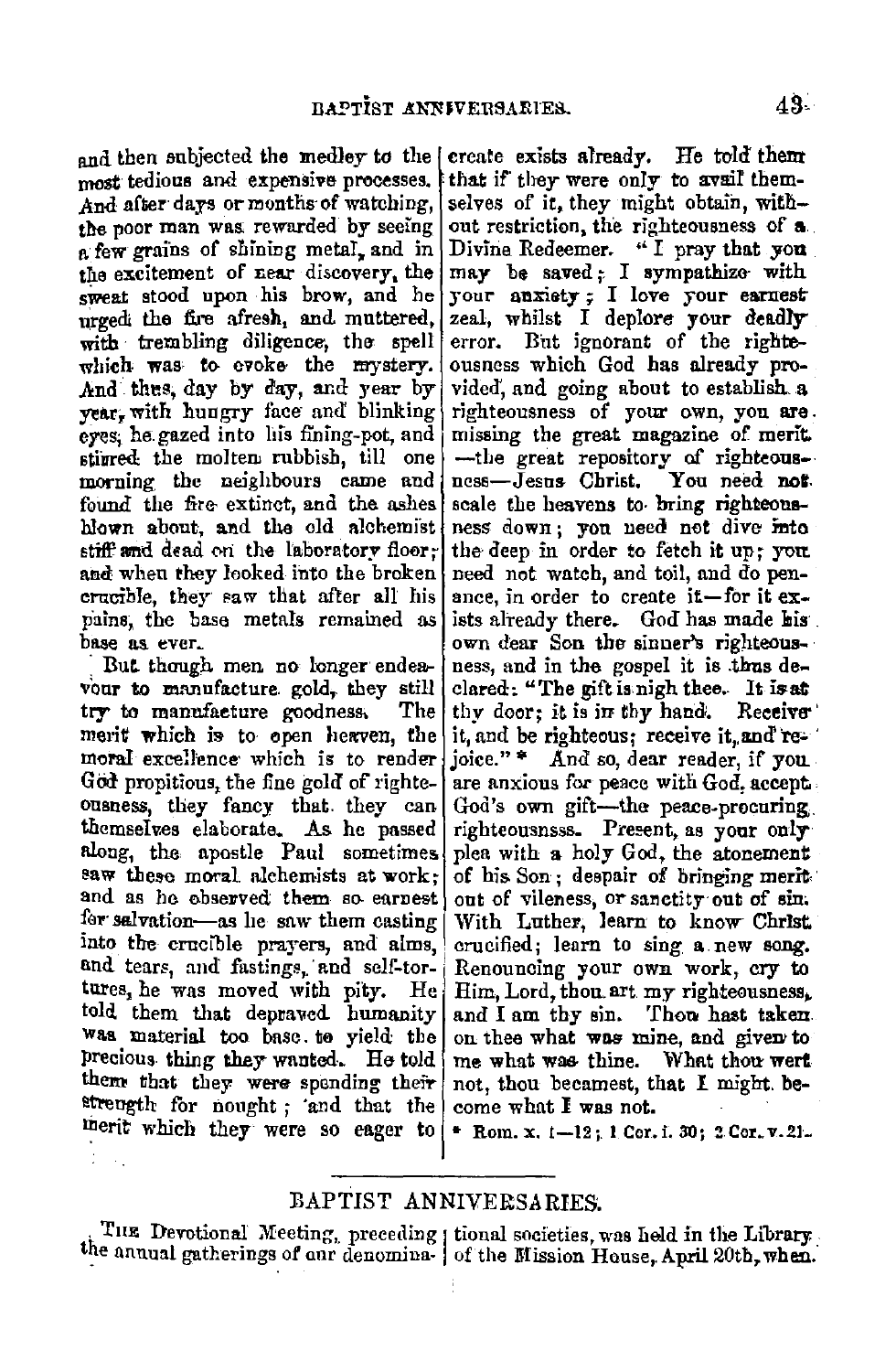prayer was offered by Messrs. Smith, of Cheltenham; and Overbnry, of Devonport; and an address delivered by Mr. Watson, of Edinburgh. In the evening of the same day, at the Poultry Chapel, after prayer by Mr. Hinton, the sermon to young men was preached by Mr. New, of Birmingham, from "Now ye have consecrated yourselves unto the Lord,"

#### THE BAPTIST HOME MISSIONARY SOCIETY.

THE annual meeting of this Society was held at Finsbury Chapel, on Monday evening, April 24th, W. Middle-more,·E8q., in the chair. The Rev. T. Winter, of Bristol, opened the proceedings with prayer, After an address by the Chairman, the Rev. S. J. Davis read the Report. The several resolutions were spoken to by the Revs. W. Aitchison, of Newport; B. Evans, of Swansea; MacLaren, of Southampton; J. H. Hinton, of Devonshire Square, London; J. Price, of Montacute: and B. Evans, of Scarborough. For their chief interest, the proceedings were in-<br>debted to Mr. Horace Mann's Report on the Census of Religious Worship.<br>The Rev. Alexander MacLaren was

Ied to take a somewhat gloomy view of the state of things disclosed. "If," the state of things disclosed. said he, "the schedules had been ruled<br>with three columns, church-goers, with three columns, church-goers, chapel-goers, and beershop-goers, the last of these columns would have had a larger number than either of the other two, and all but as many as both of them put together."

The Rev.  $\tilde{J}$ . H. Hinton took a more encouraging view of these statistics. With characteristic fearlessness, he accepts even the varieties of religious belief as **a** glorious proof of religious liberty, and **as a** better pledge of eventual unity than any the State has been able to afford. Had religious despotism con-Had religious despotism continued to exist, we should have had just the number of places of worship be-<br>longing to the National Church, and no others; but, under the working of religious liberty, we have a very different state of things. It might have been thought, that, under the more complete religious liberty which exists in the

United States, there would have been a greater number of sects than in Eng-<br>land; but such is not the fact. The land; but such is not the fact. The<br>American Almanack for 1853 enumerates twenty communities; but the list is twice as long in the Census Returns<br>of England and Wales. "I say," continued Mr. Hinton, "this is noble, it is creditable to England. Indeed I do. creditable to England. It speaks loudly and gloriously for the victory of the human mind over the<br>trammels of despotism. (Cheers.) I trammels of despotism. would rather find **a** man belonging to any *ism,* than banded in swaddling clothes, or girded with iron fetters." (Cheers.) He would not, he said, be prevented from using such language **by**  the existence of those five millions who did not go to church or chapel. But for the establishment of religious liberty, the country would have been in **a very**  different state. Out of the 34,000 places of worship, only 14,000 belong to the Es-<br>tablished Church. Where, it is asked. Where, it is asked, would have been the religion of England but for the Established Church? where, he asked, would it have been, but for Non-<br>conformity? Within the last few years, some 3000 and odd places had been built in connexion with the Establishment, largely as the result of the stimulus imparted by Dissenters. Without<br>these, there would be but 10,000 or 11,000; so that there are three times as many places now, as there would have been, hut for the expansive power of a living, individual Christianity.

Mr. Hinton added some valuable remarks as a check to the despondency which a hasty view of the number of absentees is apt to engender. "Multi• tudes," he said, "are born every year in England and Wales, and they are not born Christians. The work, therefore, of the Christian Church is never done; but, as **a** new generation comes into the world, the entire process has to be effected over and over again, **Were**  every man alive converted to-day, there would be another race of sinners born to-morrow."

#### DAPTIST IRISH SOCIETY,

THE annual public meeting of this society was held in Finsbury Chapel, on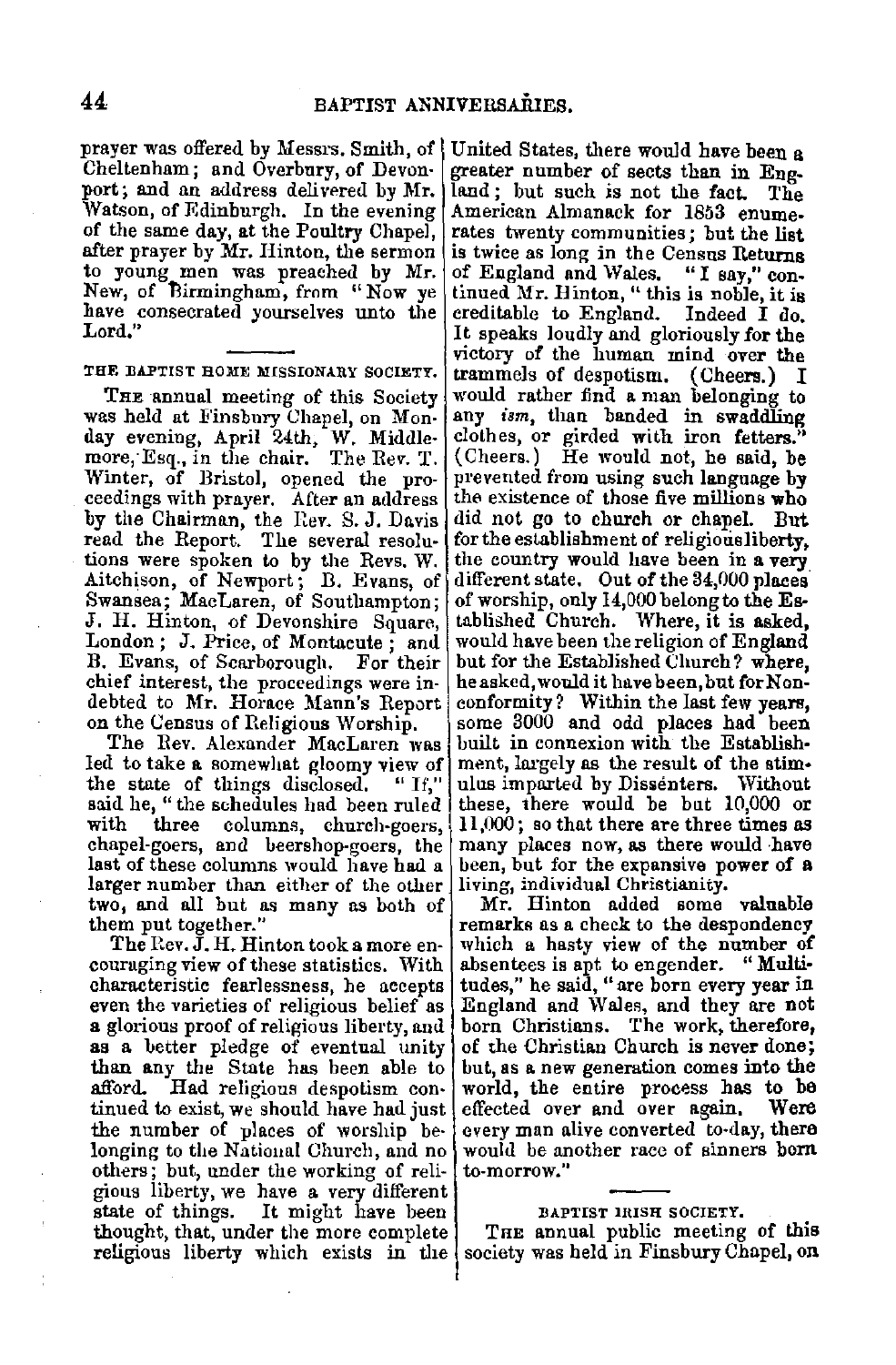Tuesday evening, April 25. foster, Esq., of Cambridge, in the chair. Rev. E. Probert, of Bristol, commenced the proceedings with prayer. A brief ;report of the society's proceedings during the last year was read by the Rev. W.<br>Groser. Total receipts for the year, £2569 11s.4d. Addresses were delivered by Revs. J. Bigwood, Hugh Stowell Brown, of Liverpool; Milligan, of Dub• Jin; and John Aldis, of Maze Pond, Lon• don.

The prominence given by Raptists to the *personality* of the Christian character and profession, becomes a valuable force arrayed on the side of Scriptural Evangelism against human traditions, sacer• dotsl pretensions, and ecclesiastical superstitions. It is the direct antidote **and** antagonist to that *official* virtue and authority upon which the Church of Rome has based the grand apostasy, and from which neither the Church of England, nor even the Church of Luther, to name no other man-made Churches, **has** purged, or will purge, itself free. On **this** principle, perhaps, we may account for the dawn of a new Reformation in Germany being apparently identified with the diffusion of Baptist sentiments in so many of its States, and for the virulence with which those persons who teach and those who adopt them are persecuted and oppressed by Governments inspired by ecclesiastical jea• lousies and alarms. In like manner, it may be expected, that, in proportion as the same views of the strictly personal nature of religion come into conflict with the rank and rampant Popery of Ireland, and with the scarcely less Popish though quieter sacerdotalism still infesting the rural parishes of England, the labours -of the Baptist Trish and Home Mission• **ary** Societies will tend to precipitate the final battle one day to be fought between the phalanxed forces of Truth and Error.

#### BAPTST UNION.

THE forty-second annual session of the Baptist Union was held at the Mission House on Friday, April 21st-Dr. Hoby in the chair, whose introductory address

 $\ddot{\cdot}$ 

Richard | with a request for its publication. After prayer by the Rev. D. Rees, of Braintree, the report was read by the Rev. J. H. Hinton, which stated, that during the past year *:32* chnrches had been added to the Union. The aspect it presented of the state of the churches was by no<br>means cheering. A very interesting A very interesting. statement was also given of the pro• ceedings of Dr. Steane and Mr. Hinton, who attended, as a deputation from the Union, the m\_eeting of the Kirchentag, or Assembly of the Evangelical churches of Germany, held in September last, at It was further stated, that measures of a persecuting character are still pursued towards the Baptists throughout Continental Europe.

> The adoption of the report was proposed by Rev. J. Bigwood, and seconded by Bev. J. Wigner, of Lynn, Norfolk. Other resolutions were proposed,seconded, and spoken to by the Revs. E. Pro• bert, of Bristol; Isaac New, and W.Lanilels, of Birmingham; J. H. Hiriton, F. Wills, W. Groser, D. Steane, and Owen Clarke, of London; Revs. J. P. Mursell, of Leicester; Wallace, of Tottenham; Dr. Ackworth, of Bradford; W. Robinson, of Cambridge ; A. Burnett, of Aberdeen; Brown, Reading; B. Evans, Scarborough; Milligan, of Duhlin; Mr. Morris, and by Mr. Underhill.

#### THE BAPTIST MISSIONARY SOCIETY.

elicited a vote of thanks, accompanied Frome; J.Taylor, of Birmingham, THE sixty-second annual meeting of the Raptist Missionary Society was held at Exeter Hall on Thursday, April 27. The chair was taken at 11 o'clock by S. M. Peto, Esq., M.P., one of the treasurers of the Society. After **a** speech from the Chairman, breathing **a** devout and catholic spirit, the report was read by the Rev. F. Trestrail, and the balance-sheet by **Mr.** G, B. Underhill, from which it appeared that the in• come of the Society was £24,759 12s. 9d., and the expenditure  $\pounds 21,738$  4s.  $10d$ . the payment of an outstanding debt of £1813 Os. 5d. reduced the balance in favour of the Society to £1208 *7a. 6d.*  Of the. West India Cholera Fund there is  $\pounds 348$   $6s$ ,  $7d$ , in hand. The addresses were delivered by Revs. S. Manning, of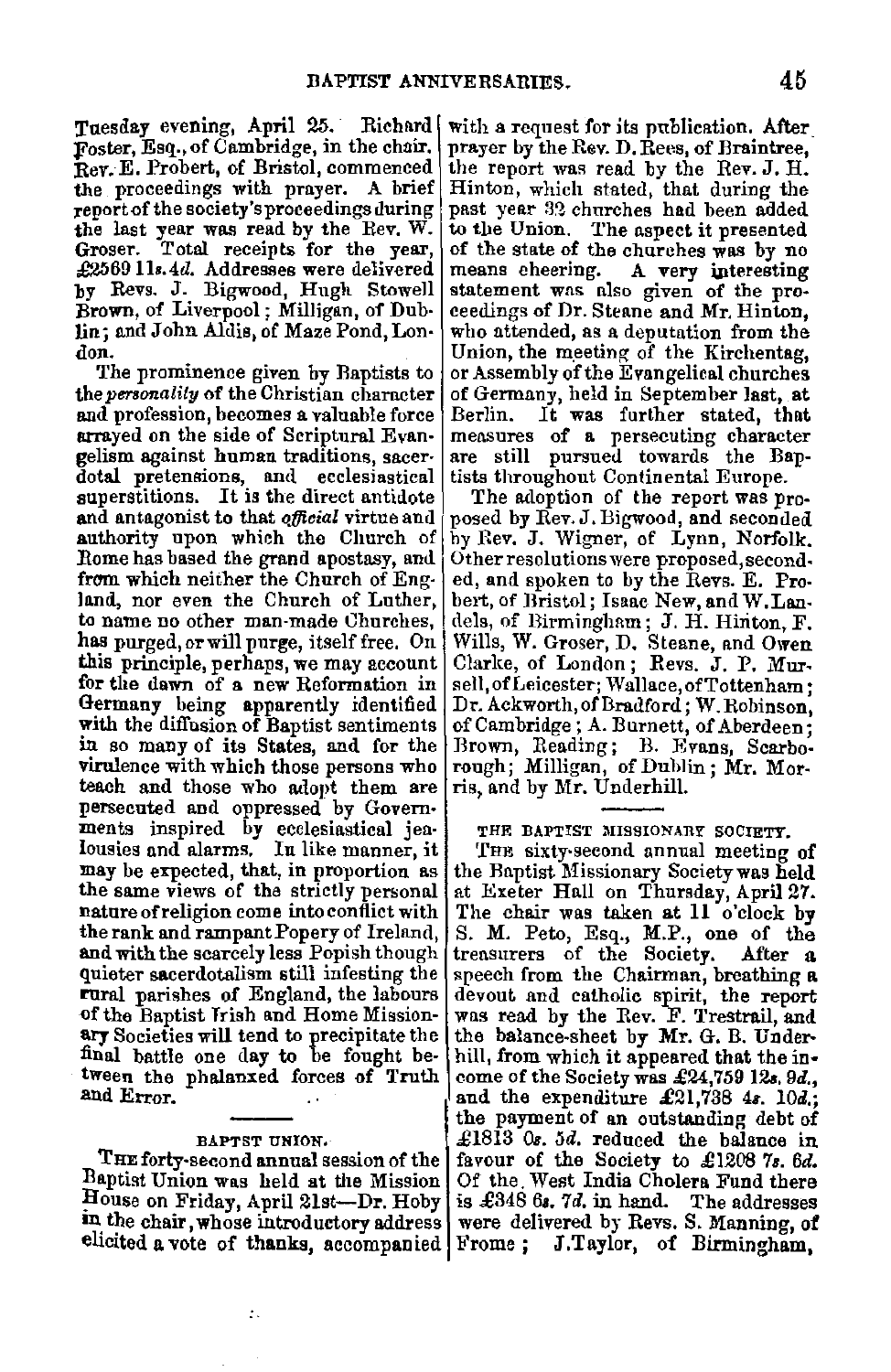T. Hands, from Jamaica; Hon. Bap- liarity of Baptist sentiments place no tist W. Noel, and James Sheridan Knowles, Esq. Of the several speeches, all of which were most excellent, we have not room to comment further than .to remark that the Hon. and Hev. Baptist Noel presented. a luminous view of the state and prospects of Missions in British India, and the Rev. T. Hands gave an interesting and cheering account of the social and reli-<br>gious condition of the negro and coloured population of Jamaica. Financially considered, the past year seems to have been one of the most prosperous in the history of the Society. Notwithstanding the apprehensions caused by the enhanced price of provisions, the monthly receipts greeted the committee with a progressive increase, which has resulted in a total of nearly £25,000, being an increase upon the year 1853 of £6330. Deducting the splendid donation of  $\pounds$ 1813 to liquidate the debt, and special donations for the augmentation of the Mission in India, amounting to  $£2551$ , there yet remains a substantial increase of  $£1400$ . It would therefore **, appear, that the committee will have no difficulty, so far as the money is con**difficulty, so far as the money is con-<br>cerned, in carrying into effect their<br>scheme of augmentation, which they proposed to spread over a series of years. The only difficulty of which they complain is, the want of men. Not, we believe, that offers of service have been wanting ; but the practical hinderance lies in obtaining the proper men. Unfortunately, where moral fitness is undoubted, the want of physical adaptation often presents insuperable obstacles, sometimes on the husband's, sometimes on the wife's side; and it is essential to the success of a scheme in which consolidation is one of the ends of aucrmeutation, that some at least of the new agents should be men of tried character and pastoral experience.

In the meantime, the committee receive good tidings from every section of the Missionary field. The three great processes of Translation, Education, and Evangelization, are prospering both in the East and in the West. Not merely does the peen-

barrier to the religious instruction of the young, but, in this work, which Carey and his companions were the first to engage in, their successors are preparing to engage more systematically and more extensively. Normal schools for the two sexes are about to be established at Serampore and Intally seve- rally ; and the committee have also ~- ceive<l. with .great pleasure **a** proposal from the President and Committee of Calabar 'l'heological Institution, Jamaica, to found a Normal-school on a broad and unsectarian basis **in** its grounds. For the promotion of these objects, a special fund is to be set apart, distinct from the Missionary operations of the Society. Thus an opportunity **will** be affonled to persons who might object to contribute for the support of sectarian teaching, of indulging their desire for the spread of education on the eatholic basis of the Holy Scriptures. In this way, the Society of Friends have become fellowlabourers with the Baptist Missionaries in Trinidad, and will doubtless do the same at Calabar: while the Society for the Promotion of 'Female Edueation in the East have liberally offered to support a lady every way qualified to take the superintendence of the girls' hoarcling-school in contemplation at Intally.

Everything conspires to show, that in India, the fields are already white unto the harvest. Native churches under native pastors are declaring their independence. The thirst for European instruction increases on every hand. Young men regard the idolatries of their parents with undisguised derision; and nothing but adequate religious instruction, accompanied with the Divine blessing, is needed to convert them from idolaters into Christians, instead of sinking, through the purely secular system of the Government schools, from the depths of superstition into the more gfoomy and hopeless abyss of infidelity, In. Agra, it is commonly exclaimed, that the Sahibs are determined to conquer the whole city for Christ; and while, in the words of the report, "the Word of the Lord has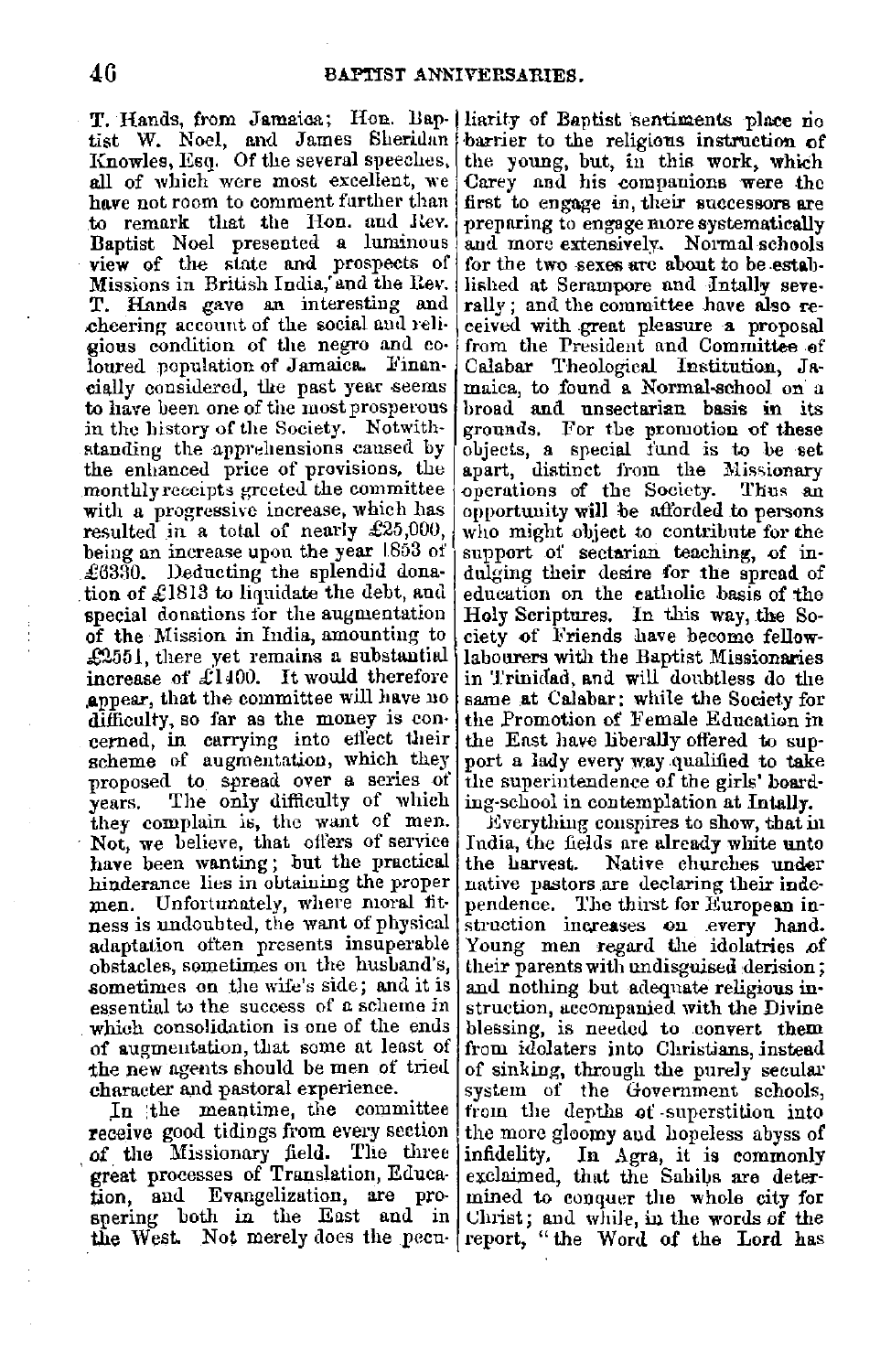free course, and is glorified in the After prayer by the Rev. H. Addiscott, Rohesus of Northern India," the plate and a hymn sung, Mr. Watson read the  $E$ phesus of Northern India," the plate and a hymn sung, Mr. Watson read the correct state is also become the pull- report, which contained matter of great forms of temples have become the pul- report, which contained matter of great nits of Evangelists, and the very car of interest and importance. The speakers pits of Evangelists, and the very car of interest and importance. The speakers  $\overline{\mathbf{J}}$  negernant a stall for the distribution on the occasion were  $\mathbf{M}\mathbf{r}$ . Alderman and Juggernaut a stall for the distribution of the Scriptures.

School Union was held on Thursday, **May 4.** J. Cheetham, Esq., in the chair.

#### MONTHLY SUMMARY OF PUBLIC AFFAIRS.

THE GUN and the Gosper have divided [ public attention during the past month.

The results of the former have hitherto been confined to the destruction of the outworks of Odessa and Sebastopol in the Black Sea, the allied fleets taking several mercharit-ships as prizes, and of one of the Russian forts in the Baltic, about 25 miles from Cronstadt. In this last affair Sir C. Napier, it is said, has taken 1500 of the Russians prisoners. There seems to be a disposition on the part of Sweden to join the Western powers; if so, it is likely that she may recover some of the territorial possessions of. which Russia has deprived her, and be a strong bulwark against the ambitious aggressions of the Russian Czar. The "Tiger," a British steam-ship, went on shore near Odessa, and was forced<br>to surrender. Her captain lost one leg, a<br>midshipman both; five men were wounded. After taking 250 prisoners, the Russians **set** fire to the vessel.

The missionary and other philanthropic meetings have in general been well at-occupation,

Sheriff Wire, Mr. G. Corderoy, of Lambeth; Revs. N. Haycroft, of Bristol; sunnar school union. Isaac Vaughan, of the New Tabernacle; The annual meeting of the Sunday the Rev. John Corbin, of the Old Taberthe Rev. John Corbin, of the Old Taber-<br>nacle, and the Rev. Dr. Hewlett.

# tended, and possessed an interest equal to<br>those of former years.<br>The British Parliament has been making

some advance in the right direction. On Tuesday, 23rd June, Sir **W.** Clay's motion for .the total ,Abolition of Chureb-Ratea **was** carried by a inajority of **two** to one, although strenuously opposed by Lord John Russell, who displayed on the occasion a more than ordinary amount of High Church<br>partisanship. When will Dissenters cease to regard his lordship as a right-hearted<br>friend to ecclesiastical reform? Lord friend to ecclesiastical reform? John's references to the opposition **of**  bitter. The Thunderer of "The Times." however, has pronounced against Lord John's cburchmanship, and in favour of the total abolition of the Church-Rate impost. lts doom is sealed.

The Preston mechanics have yielded to the force of circumstances, and in **a very**  good spirit have, after **a** strike of more than eight months' duration, returned to their

#### DENOMINATION AL INTELLIGENCE.

OPENING OF NEW CHAPELS, ETC.

- LONDON, CAMBERWELL, SOUTHAMPTON STREET.-This chapel, after having been closed four years, has been purchased by the Rev. B. Lewis, late of Trinity Street,<br>Southwark, and Friends, and was reopened on Wednesday, April 5. Sermons were preached on the occasion by the Rev. Dr. Steane, of Camberwell; and the Rev. W.<br>Katterns, of Hackney, the Rev. W.<br>Howieson, of Walworth; J. Burnet, of<br>Camberwell, and C. Woollacott, of Little Wild Street, assisted in the devotional exercises.
- LONDON, BRIXTON HILL.-Salem Chapel was reopened on March SO, after being closed for the erection of galleries; on which occasion the Rev. W. Brock preached, and about .£300, including promises previously made, was collected,

LANDBEACH, CAMBRIDGE.-The founda-<br>tion-stone of a new Baptist chapel was laid by R. Foster, Esq., or Cambridge; on which occasion an eloquent address was delivered by the Rev. W. Robinson, of Cambridge; and a public meeting was of Cambridge; and a public meeting was<br>held in the evening, when addresses were<br>delivered by the Rev. W. Robinson,<br>M. W. Flanders. of Cottenham, C. R.<br>Player, of Great Shelford, R. R. Blink-<br>horn, of Willingham, and J. C. the minister of the congregation.

#### MINlSTERIAL CHANGES,

- HADDENHAM. ISLE OF ELY.-The Rev. J. Spooner, from Attleborough, Warwjckshire.
- Surrow, YorksHIRE.-The Rev. J. Walcot, from Bramley.
- LONDON, PARK-STREET, SOUTHWARK.-